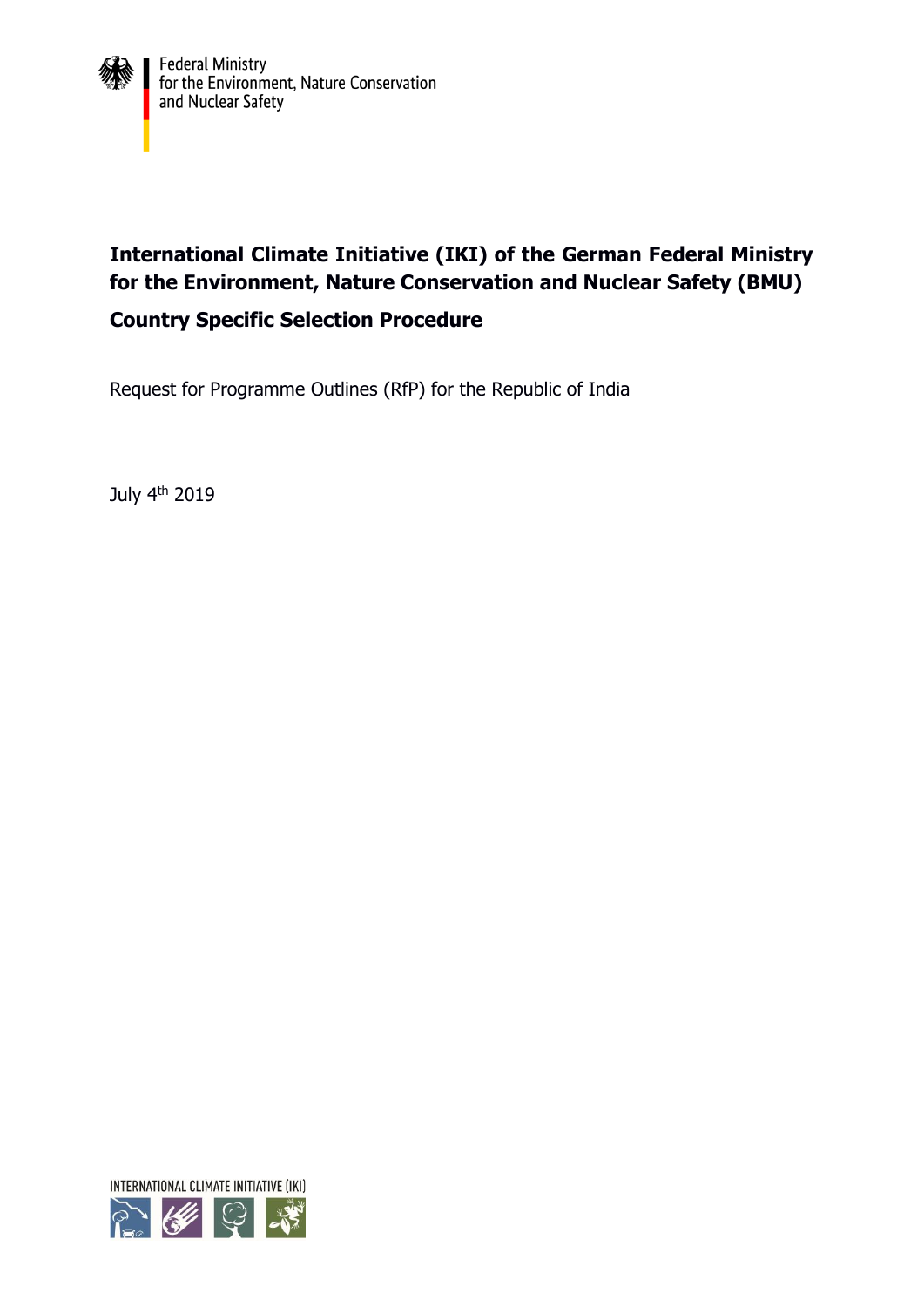## **Contents**

| 1. |                                                                                        |  |
|----|----------------------------------------------------------------------------------------|--|
| 2. |                                                                                        |  |
|    |                                                                                        |  |
|    |                                                                                        |  |
|    | 2.2.1 Bonn Challenge: forest landscape restoration and piloting new models in forestry |  |
|    |                                                                                        |  |
|    |                                                                                        |  |
| 3. |                                                                                        |  |
|    | 3.1 Relevance to the NDC and NBSAP implementation process in the country               |  |
|    |                                                                                        |  |
|    |                                                                                        |  |
| 4. |                                                                                        |  |
| 5. |                                                                                        |  |
|    |                                                                                        |  |
|    |                                                                                        |  |
|    |                                                                                        |  |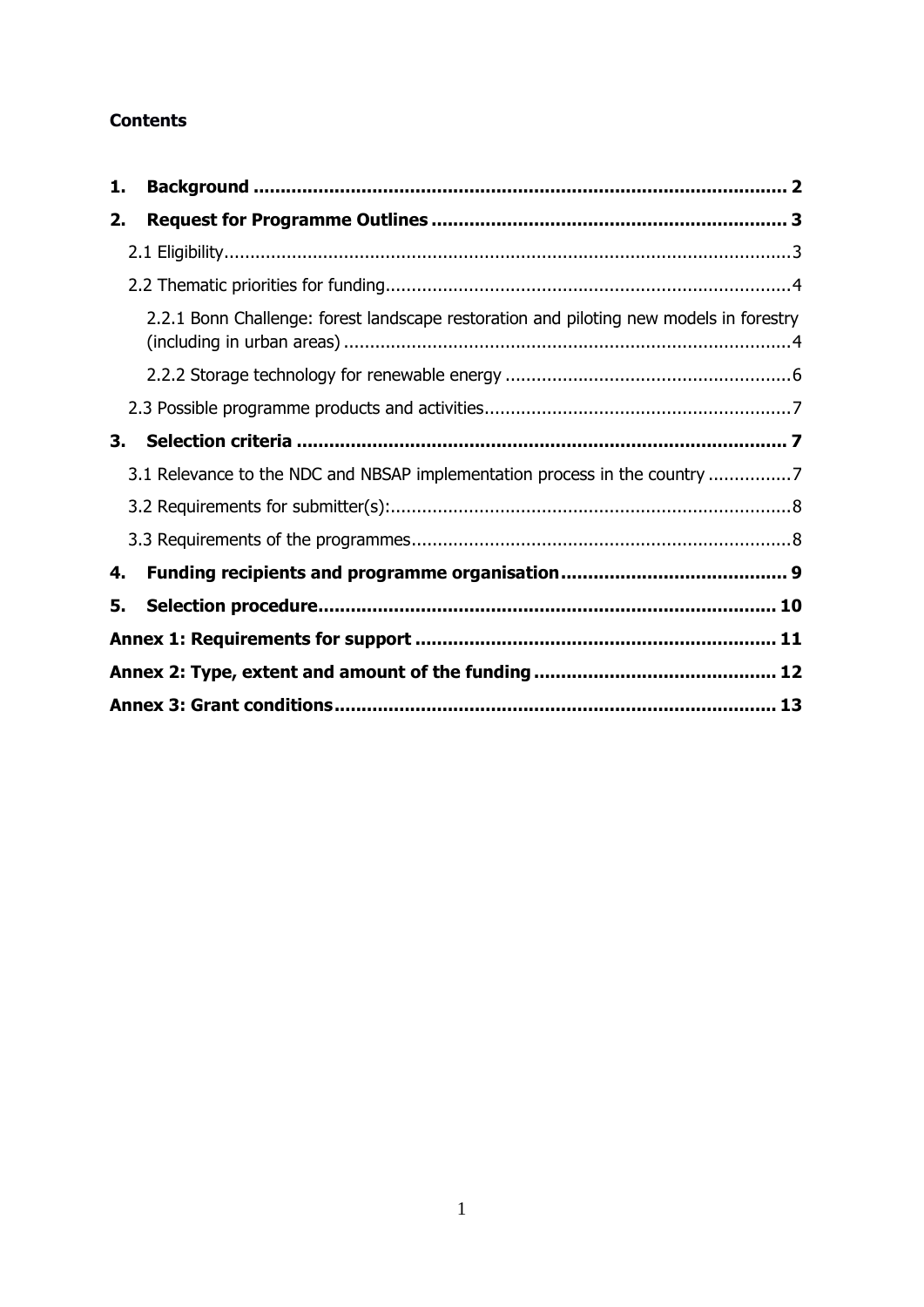## <span id="page-2-0"></span>**1. Background**

# **The purpose of this document is to assist applicants in preparing and submitting programme outlines for this country specific selection procedure.**

Since COP 21 and the adoption of the Paris Agreement, a key focus of the International Climate Initiative (IKI) of the German Federal Ministry for the Environment, Nature Conservation and Nuclear Safety (BMU) is the effective support of the Nationally Determined Contributions' (NDCs) implementing institutions of its partner countries. These are climate and/or environment ministries, but also relevant sectoral ministries. IKI's prime intent is to support programmatic approaches that foster highly ambitious climate and biodiversity measures while ensuring significant national participation in implementation structures and strong financing elements in the programming.

India is not only vulnerable to the impacts of climate change; it is also ambitious when it comes to climate change mitigation. By ratification of the Paris Agreement in October 2016, India confirmed its NDC including mitigation and adaptation strategies. The 2008 National Action Plan on Climate Change (NAPCC) outlines the priorities for climate change mitigation and adaptation through eight National Missions. This is supplemented, amongst others, at state level through State Action Plans on Climate Change (SAPCCs). In terms of biodiversity, India is one of the mega-diverse countries worldwide. India's 2008 National Biodiversity Action Plan (NBAP) received an addendum in 2014.

Bilateral cooperation between the Republic of India and Germany/BMU under the IKI started in 2008. To this date, India is among BMU's most recognized IKI partner countries. Both countries intend to continue their fruitful cooperation in a yet deepened dialogue: developing the cooperation portfolio with a strong focus on the Post-Paris Agreement priorities and the implementation of the NDC, the national implementation of the Aichi Biodiversity Targets of the Strategic Plan for Biodiversity 2011-2020 of the Convention on Biological Diversity (CBD) and respective National Biodiversity Strategies and Action Plans (NBSAPs) as well as the Sustainable Development Goals (SDGs).

As of now, Germany and India have worked together in a number of climate and biodiversity policy areas. Furthermore, India has participated in NDC cluster projects. IKI projects, the NDC-Partnership (NDC-P) or any other projects in these areas in the framework of international cooperation need to be taken into account when establishing further programme outlines.

An overview of ongoing IKI projects, including regional and global projects with an India component, can be accessed at [https://www.international-climate](https://www.international-climate-initiative.com/en/projects/)[initiative.com/en/projects/](https://www.international-climate-initiative.com/en/projects/) (search for India on the world map).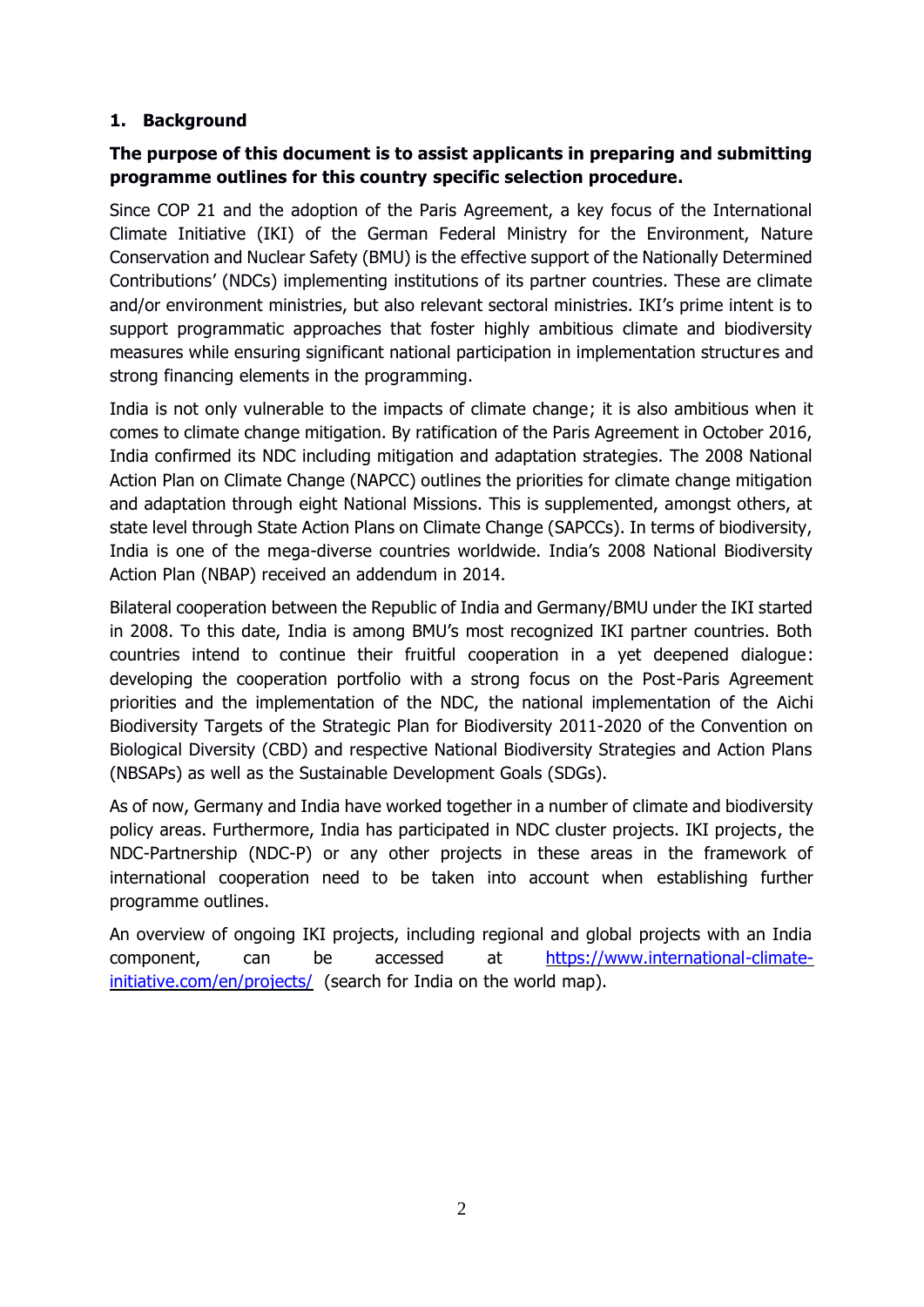## <span id="page-3-0"></span>**2. Request for Programme Outlines**

## <span id="page-3-1"></span>**2.1 Eligibility**

IKI seeks to support ambitious programmes on technical advice and/or investments, which support sustainable implementation of the mitigation and adaptation actions of the respective **NDC and NBSAPs** as well as **related SDGs**. This may include:

- Implementation of national and subnational policies and strategies, regulatory and institutional framework conditions;
- evaluation and contribution to transformation within sectors and within society;
- further development of Monitoring, Reporting and Verification (MRV) tools and/or systems;
- local capacity development and technology cooperation;
- financial investments/leverage.

This can include but must not be limited to co-financing, blended finance approaches as well as other innovative financing mechanisms that should be identified, developed and implemented, in particular to leverage financing sources from the private sector; as well as pipeline development combining technical and financial assistance.

The programmes should aim for a **comprehensive, inter-sectoral and territorial approach**, be embedded consistently and serve to implement **national strategies and policies**. Close cooperation with the relevant partner institutions in India is therefore a prerequisite, and collaboration with other government agencies, local governments, private sector and CSOs/NGOs is essential.

This RfP seeks proposals for **two bilateral programmes with an overall funding volume of up to EUR 35 million.** The programmes need to fulfil the following requirements:

- The duration of the programme is expected to be **five to seven years;**
- The funding volume will be **at least EUR 15 million per programme** and at maximum EUR 35 million in total for both programmes;
- In the interest of bringing together different comparative strengths, the programme needs to be implemented in a **consortium of more than two organisations** with very **strong involvement of national actors that are expected to receive 50% of the programme resources**. National actors here refer to national/local institutions such as NGOs, universities, think tanks, financial institutions or the private sector, not to political partners. Implementing institutions may submit outlines in different consortia constellations;
- Programme outlines should be proposed on one or both of **the two thematic priority areas** (for details, please see sections 2.2) – i.e. one bilateral programme per thematic priority area will be funded.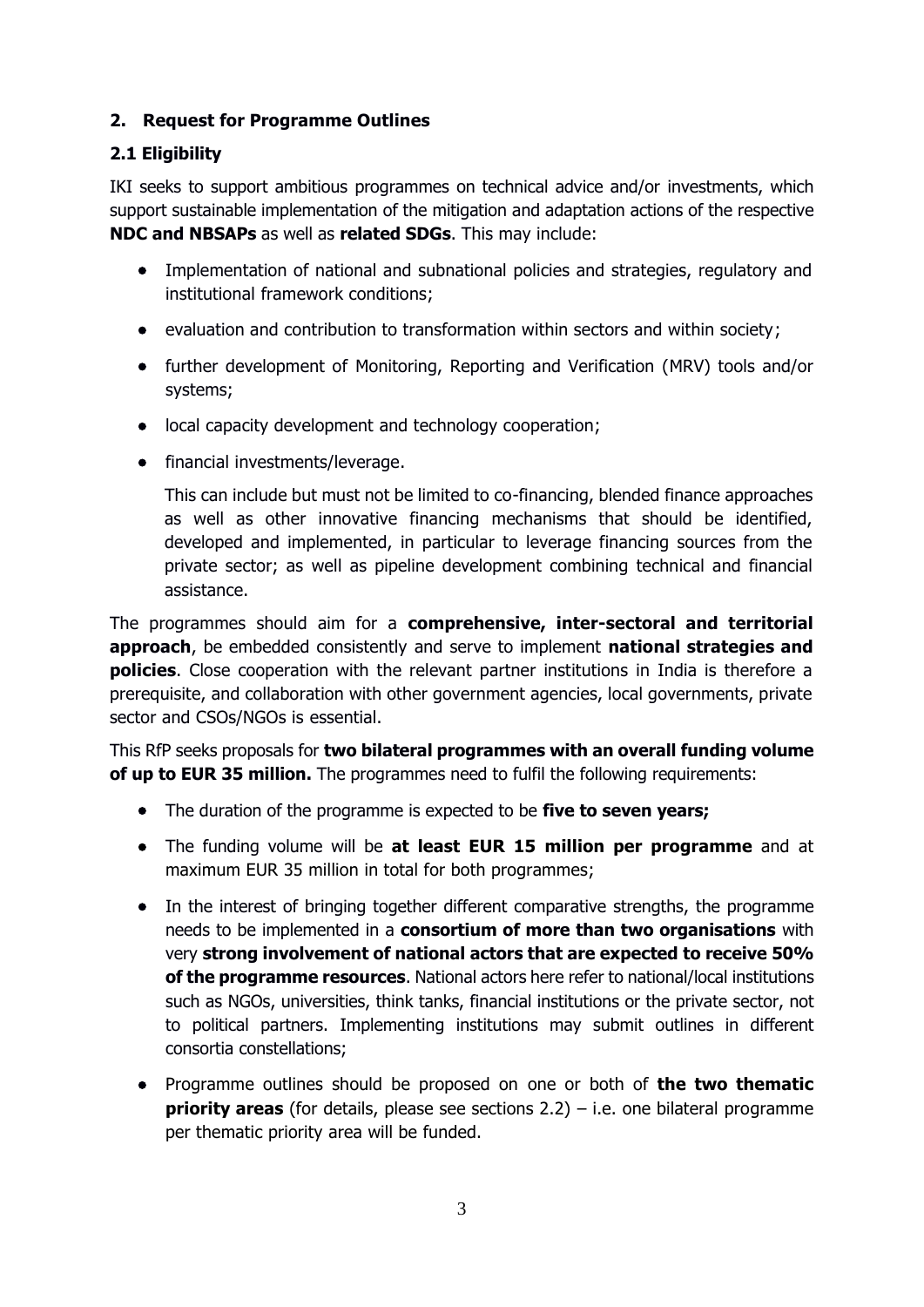The programmes further need to be based on:

- Firm political ownership of the country; both coordination among and involvement of relevant line ministries on national and where necessary also local level;
- involvement of relevant stakeholders in civil society, the private and the financial sector;
- involvement of UNFCCC and CBD focal points;
- a significant involvement of national implementers as project partners;
- participation in international political and knowledge exchange fora, in particular the international NDC-P and NBSAP implementation - where applicable.

# <span id="page-4-0"></span>**2.2 Thematic priorities for funding**

1

The contribution to the implementation of the Indian NDC and NBAP as well as related SDGs and the alignment of the programme goals and activities with these overarching policy frameworks is considered to be indispensable. **The programmes should each develop an approach that addresses one or both of the following two topics (2.2.1 and 2.2.2):**

- Bonn Challenge: forest landscape restoration and piloting new models in forestry (including in urban areas);
- storage technology for renewable energy.

The programmes should be ambitious in the short and the long term, contribute to the transformational process of India towards the decarbonisation of the economy and towards reduced vulnerability of its people and ecosystems to climate change as well as the protection of its biodiversity. It should target all levels and be explicit in what specific region(s) in India each programme will be implemented. Activities under 2.2.1-2.2.2 must foresee the development of adequate MRV/Monitoring and Evaluation (M&E) systems and, where available, connect to already existing monitoring efforts.

**Co-financing contributions** from state, federal and municipal level and/or from private actors would be an advantage in the final selection. Furthermore, activities of other projects and programmes **currently being implemented** have to be taken into account and overlaps must be avoided. Capacity building, knowledge management and the promotion of instruments and platforms for public-private dialogue and partnerships in order to catalyse the transformation should be important elements throughout the whole programme.

# <span id="page-4-1"></span>**2.2.1 Bonn Challenge: forest landscape restoration and piloting new models in forestry (including in urban areas)**

India's Ministry of Environment, Forest and Climate Change (MoEFCC) adopted its national REDD+ strategy in 2018<sup>1</sup>. A further expansion of the forest area to bring 33% of its geographical area under forest cover is set out in the Indian NDC contribution to the Paris climate agreement - the carbon sink potential of India's forests is to be expanded by an

<sup>1</sup> The IKI project "REDD+ Himalaya" implemented by (ICIMOD) contributed to formulating the REDD+ Strategie by fascilitating South-South exchanges and technical workshops.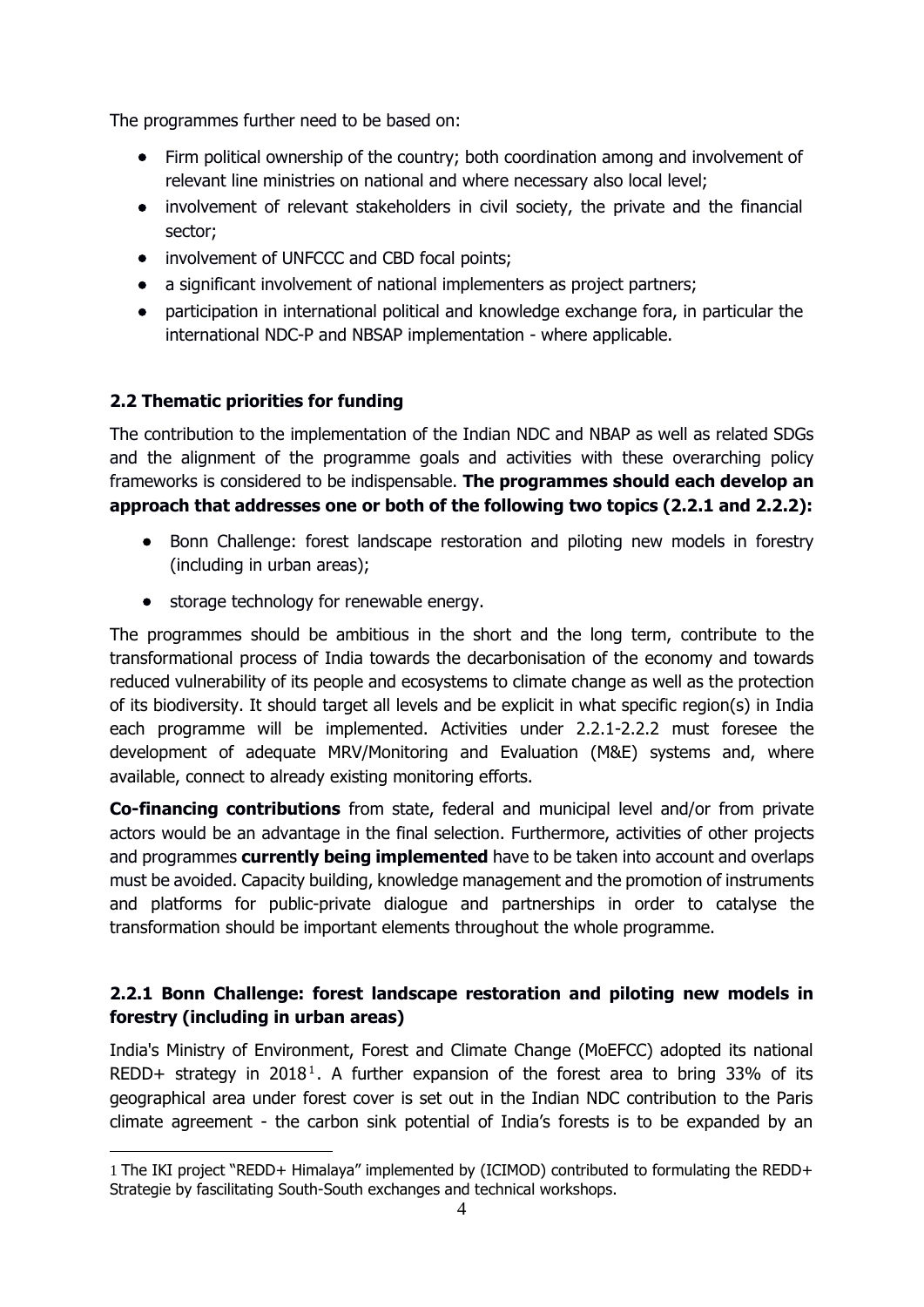additional 2.5 to 3 billion tonnes of  $CO<sub>2</sub>$ eq by 2030. The importance of restoring and protecting India's natural ecosystems and the crucial role that biodiversity conservation needs to play for climate change mitigation and adaptation are also emphasized in the country's climate policies, such as the National Missions on Climate Change. India has also made an ambitious commitment under the Bonn Challenge to restore 13 million ha of degraded and deforested land by 2020 and an additional of 8 million ha by 2030. In recent years, India has increased their share of forest, transforming forests into a net carbon sink - as part of that, the 2008 "Green India Mission" forest programme plays an important role as one of eight missions under the National Action Plan on Climate Change. Besides, a fiscal policy instrument in support of forest is embedded in the allocation of funds from the central government to the federal states factoring in their forest area.

Forest landscape restoration contributes to the commitments under the Bonn Challenge, to India's mitigation goals and to the 12 National Biodiversity Targets (NBT) as set out in India`s 2014 update of its National Biodiversity Action Plan (NBAP). Besides, an integrated approach can reduce climate change-related risks and promote increased resilience of local populations and ecosystems. Nature-based solutions - such as mangrove restoration to protect coastal populations and restoration in watersheds and along rivers to improve water provision in quality and quantity - promote climate change adaptation and biodiversity conservation in one go.

In order to attain India's long term goal of 33% forest cover, new models for forest landscape restoration are required and afforestation can be realized on forest land as well as on private land and in peri-urban areas.

In urban areas, forests can mitigate the effects of urban heat islands, which in turn reduces the cooling costs of buildings, they improve air quality and serve as an integral part of storm water management. However, urban environments pose several arboricultural and managerial challenges to forestry and require the participation of stakeholders from the public and private sector.

The scope of the programme is defined by the thematic fields of Forest Landscape Restoration (FLR)-related policies and strategies, protection and conservation of forests and biodiversity, the recently adopted REDD+ strategy and climate change adaptation. Enhancing synergies between biodiversity conservation and sustainable management of forests should be taken into account as well.

More specifically, the programme as such could strive to take into account the following key measures without being restricted to them:

- a. Improved implementation of FLR while mainstreaming with forest-related adaptation efforts and strengthening conservation efforts for the provision of ecosystem services (including mangrove and river rehabilitation);
- b. Afforestation on degraded land and in coastal areas;
- c. Increasing the survival rates of forest plants and provide quality seedlings of native species;
- d. Improved forest fire management and strengthen fire response and risk assessment systems;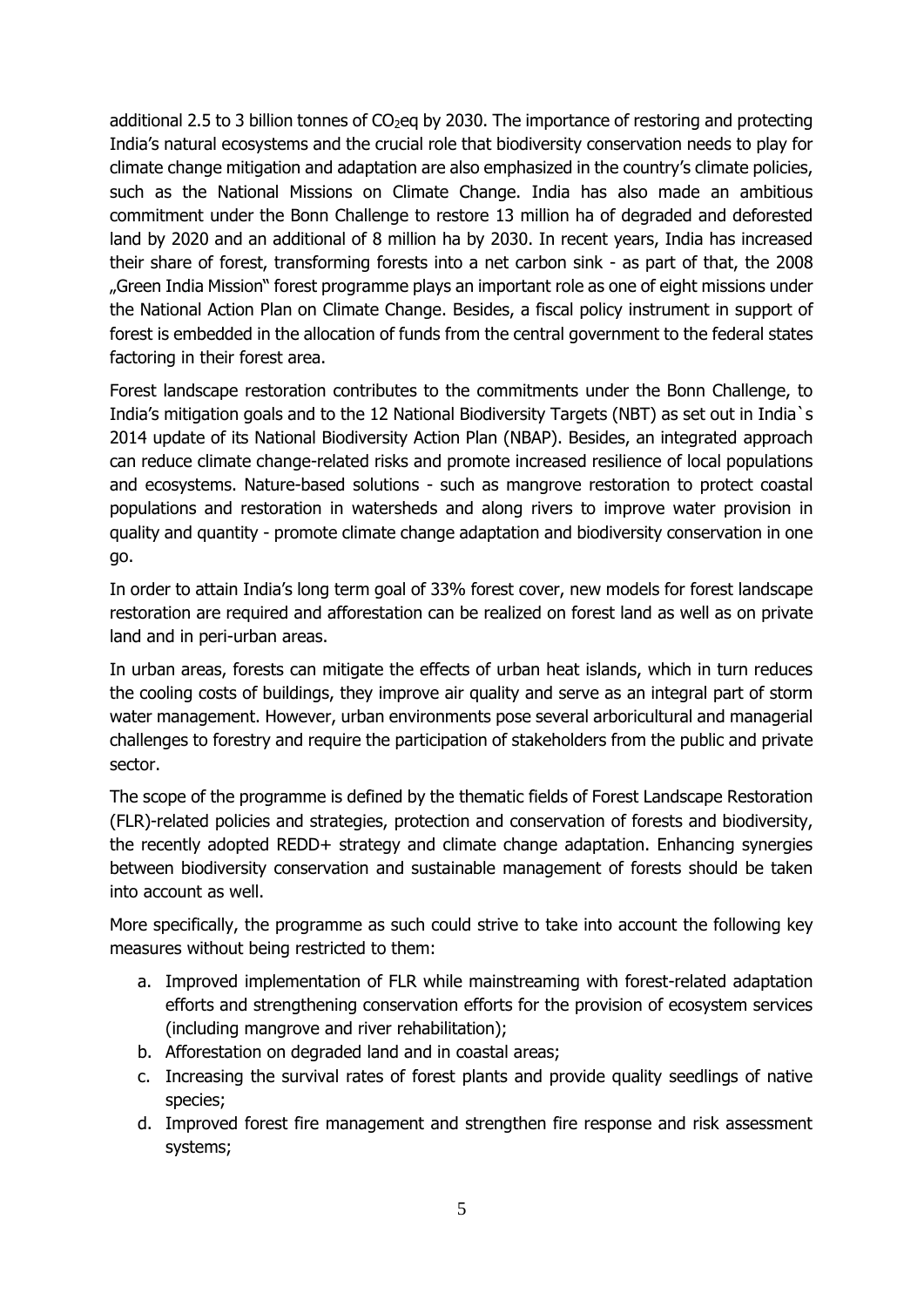- e. Developing business cases for FLR and innovative approaches to include stakeholders (incl. urban forests);
- f. Accompanying capacity building measures and particular focus on South-South exchange activities.

#### <span id="page-6-0"></span>**2.2.2 Storage technology for renewable energy**

The energy sector and its low carbon development is playing a major role for the implementation of the Paris Agreement. The deployment of renewable energy and energy efficiency technologies are key pillars of India's NDC, which aims to achieve 175 GW installed renewable capacity by 2022, including 100 GW of solar power. According to its National Electricity Plan (NEP), released in April 2018, India envisages 47% (i.e. 275 GW) installed capacity from non-fossil sources by 2027.

A rapidly increasing share of fluctuant renewable power sources poses manifold challenges, especially with regard to grid management, including a strong need for additional grid infrastructure and flexibility mechanisms for feeding in electricity while avoiding curtailments of renewable energy facilities. It is of central importance that system operators are enabled to provide situational solutions to secure grid stability.

In this regard, the role of energy storage is decisive. Energy storage technologies increase flexibility in the use of both centralised and decentralised (such as rural micro-grid) electricity applications. By increasing power reserves and balancing load shifts and power fluctuations, they contribute to the stability of distribution and transmission grids. Integrating energy storage into India's energy strategies will be key to sustain the country's rapid transformation to renewables. Moreover, in terms of sector coupling, supplying energy to a rapidly growing fleet of electric vehicles, likewise, requires modifications in grid planning and operations and considering both variable renewable energy and charging. However, electronic car fleets can also support load balancing and demand side management in line with India's smart grid ambitions under the National Smart Grid Mission. A transfer from component to system thinking can furthermore ease the burden on the energy system. By designing digital energyefficient solutions and improving demand side management options along the energy system's value chain – from generation to distribution – environmental and climate-compatible benchmarks can be addressed, and electricity supplied cost-effectively to society.

Funding is available primarily for programmes that contribute to the transition to a decarbonised power sector addressing the above-mentioned fields of action by combining a variety of methodological approaches such as:

- a. Technology and research cooperation on storage technologies, including IT-based solutions for smart grids and smart markets (digital integration of supply and demand);
- b. Capacity development with relevant stakeholders;
- c. Policy advice on the development, optimization and implementation of supportive regulatory frameworks, concepts and policies for storage technologies and market based management of fluctuant renewable energy;
- d. Development of financing instruments including the development of bankable projects.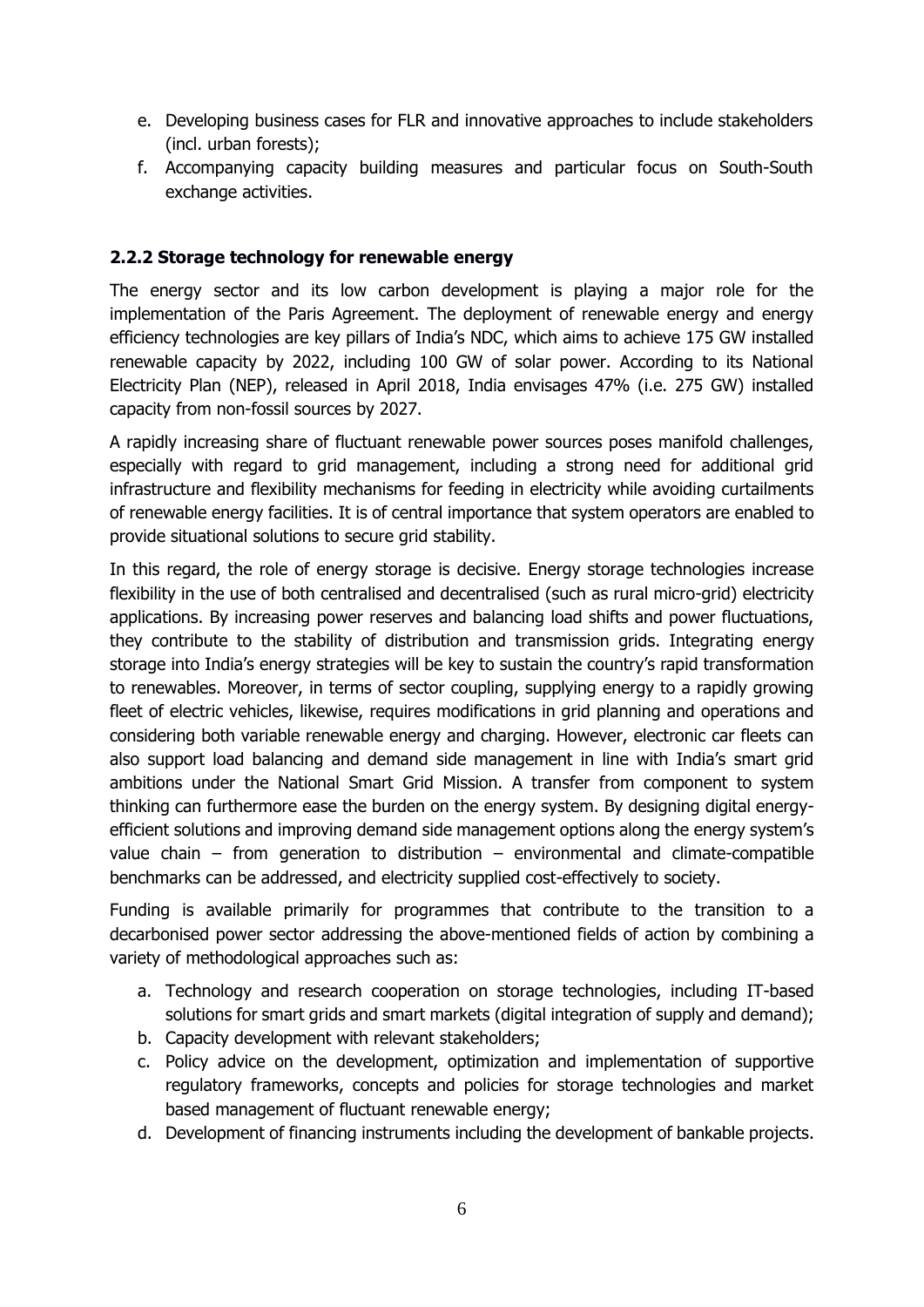## <span id="page-7-0"></span>**2.3 Possible programme products and activities**

Generally, the programmes are also expected to include one or more of the following programme elements/products such as:

- consultancy services for the processing and elaboration of strategies, "roadmaps", action plans or similar processes and written documents;
- **•** studies or analytical research services on selected topics;
- inputs to the development of governmental documents such as land use plans for selected regions and cities (to be quantified preliminarily);
- inputs to the development of financial programmes to support actual measures on mitigation, adaptation and biodiversity in the requested areas including co-financing;
- technical advice and pilot projects, e.g. in federal states, cities and/or enterprises including co-financing;
- capacity building including through events, trainings, delegation visits or expert stays.

## <span id="page-7-1"></span>**3. Selection criteria**

IKI is looking for individual programmes that contribute to transformative change. Each programme should address how its respective concept contributes to this goal.

Submitted programme outlines will be evaluated and selected by BMU, in cooperation with the Indian government, according to the following conditions and criteria:

#### <span id="page-7-2"></span>**3.1 Relevance to the NDC and NBSAP implementation process in the country**

- Requirements stated in Section 2 for eligibility and thematic priorities for funding;
- **Transformative impact, level of ambition and innovation potential** (technological, economic, methodological, institutional);
- **Contribution to international climate cooperation**, in particular in the context of the UN climate negotiations through support for implementation of the resolutions of the Conferences of the Parties to the UNFCCC, including the resolutions on NDC implementation, the climate-related negotiations conducted within the framework of the Montreal Protocol and/or contribution to **international cooperation in the context of the CBD processes** through support for implementation of Strategic Plan 2011 – 2020 of the CBD and India's **NBSAP**;
- Relevance to **implementation of the SDGs** of the 2030 Agenda on Sustainable Development;
- Contribution to economic and social development in the partner country and to the creation of **enabling political conditions** in the partner country;
- Coherence with and integration into **national and/or regional/transnational strategies, international cooperation and synergies** with other projects and sectors.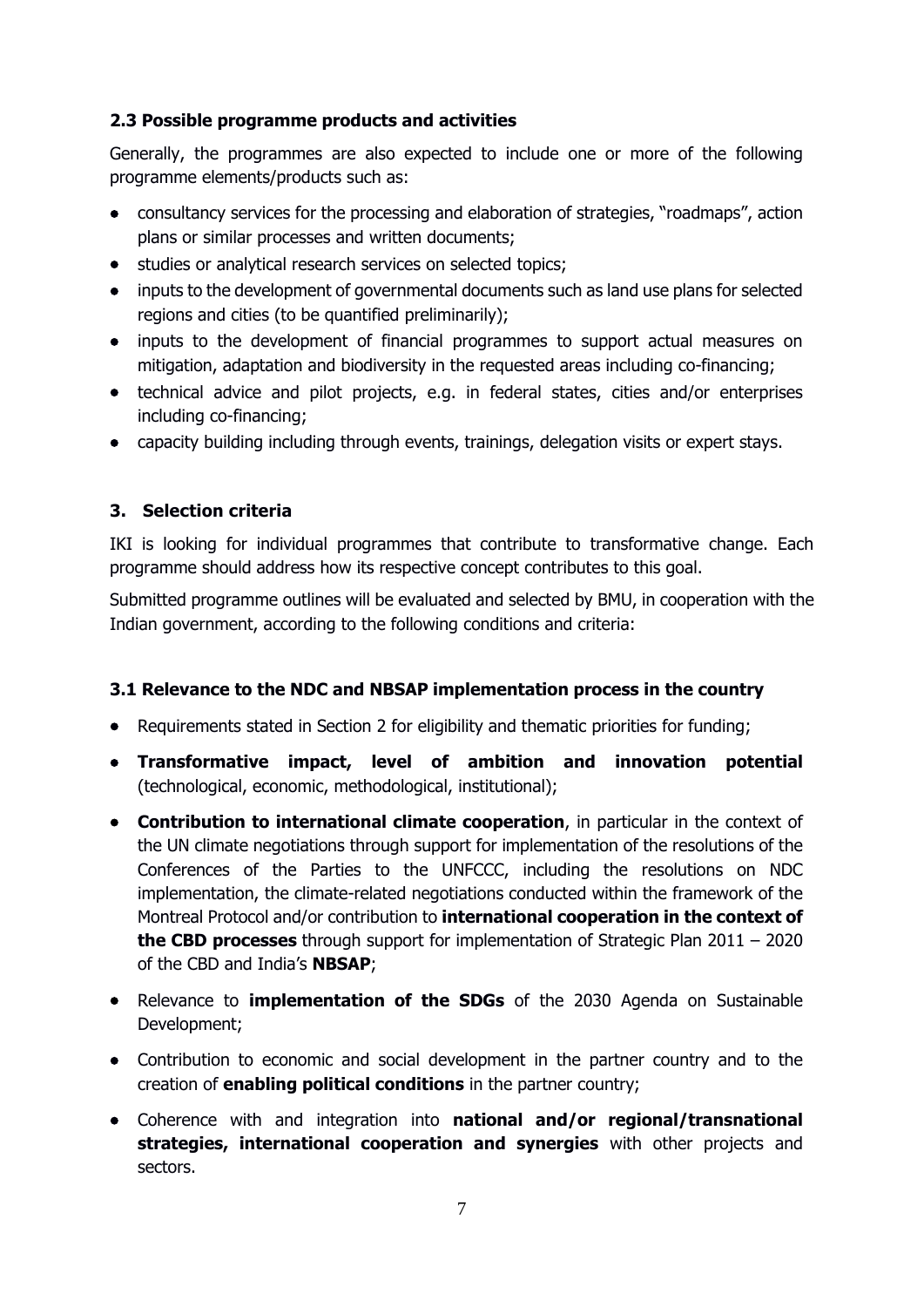#### <span id="page-8-0"></span>**3.2 Requirements for submitter(s):**

- Requirements stated in Section 2 and Section 4 for implementing actor/joint programme coordinator (notably: competence, capacity, experience (thematic and regional), professional business management of submitter and the submitter's partners in the joint programme (that includes e.g. the capability to proof the use of funds according to regulations);
- Consortium with clearly described comparative advantages of partners;
- Cooperation with national, local or regional partners in order for the results of the programme to be anchored long-term in the target region;
- Track-record of the organisation that coordinates the joint programme regarding the appropriateness, effectiveness and efficiency of use of funds.
- Experience in coordinating a consortium or similar experience of cooperation for larger projects.

#### <span id="page-8-1"></span>**3.3 Requirements of the programmes**

- Alignment with Thematic Priority guidance of the IKI in this RfP (see section 2);
- Ambitious and innovative;
- Sustainability of outcomes;
- Replicability of the concept and/or results; the measures that promote sustainability (e.g. decreasing volume of funds over the course of the programme) should be specified;
- Potential for large-scale and long-term impact;
- Maturity and coherence of the concept, including programme management and monitoring;
- Convincing allocation of the budget among the proposed project products;
- Convincing allocation of the budget among the proposed project partners;
- Envisaged co-financing from the Indian partners on several levels including private sector;
- Own funds from implementing organisation and/or third-party financing;
- Appropriateness, effectiveness and efficiency of the use of funds.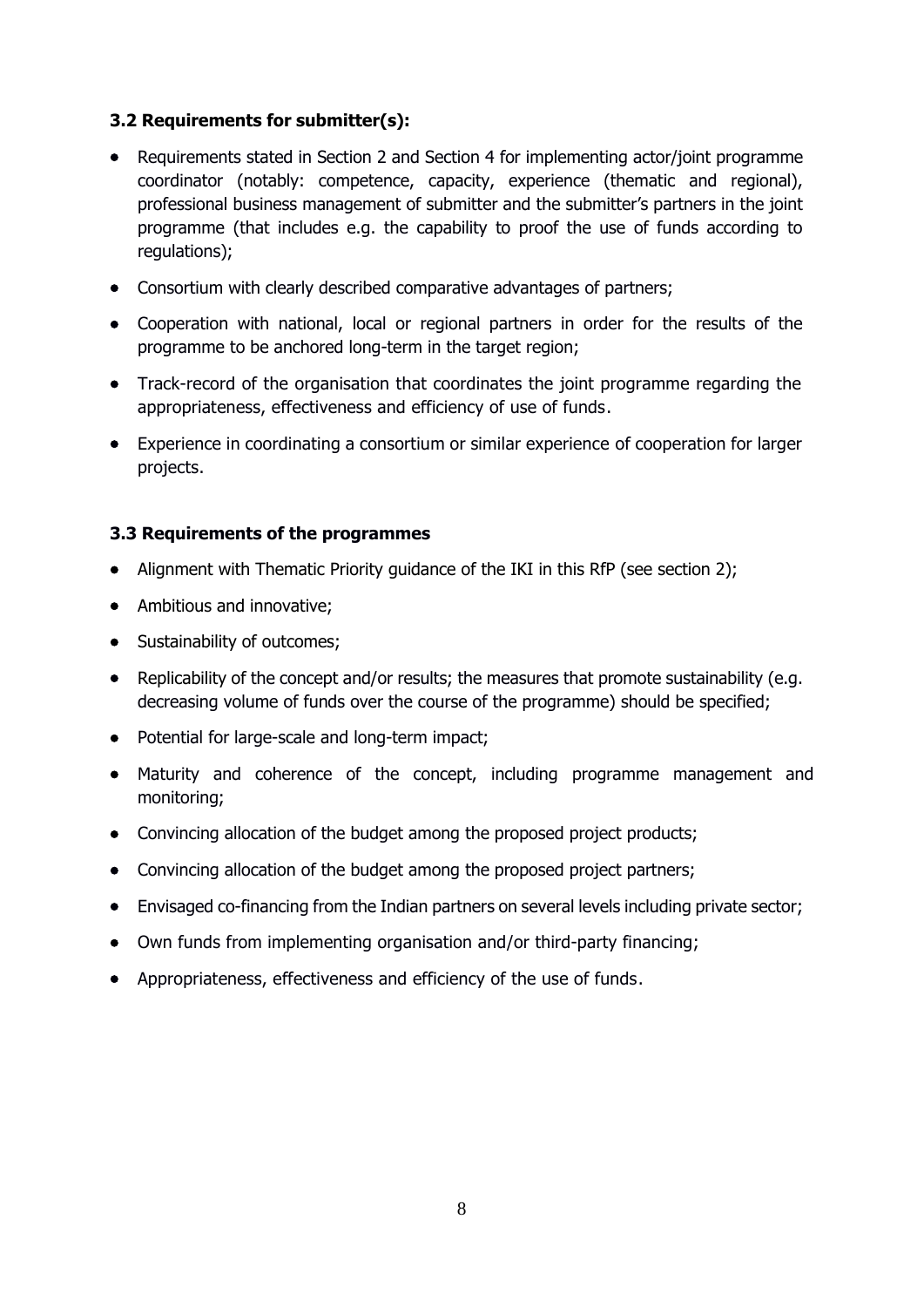#### <span id="page-9-0"></span>**4. Funding recipients and programme organisation**

IKI supports activities by implementing agencies, NGOs, consultancies, universities, research institutions, based in Germany and abroad, by international and multilateral organisations and institutions, e.g. development banks and United Nations bodies and programmes.

Each programme should be implemented in a **consortium of more than two organisations** (minimum), including significant participation of **national implementing agencies** (compare section 2) in the framework of a cooperation agreement (see fact sheet Consortium Agreement), with one organisation acting as **joint programme coordinator.** This joint programme coordinator is the **sole recipient of the approval notification and the sole** contract partner of BMU receiving direct payments through BMU; no grant funds are paid directly to other partners in the joint programme. The joint programme coordinator is responsible for forwarding the grant to the partners as agreed within the consortia of the programme. Implementing institutions may submit outlines in different consortia constellations.

The **joint programme coordinator and its consortium partners are expected to have comprehensive relevant expertise and experience in India.** The joint programme coordinator must display this expertise and, as a rule, demonstrate that it has continuously implemented international cooperation programmes in the relevant thematic area jointly with partners in the region for at least five years. The partners must demonstrate their expertise in accordance with their role in the programme.

The **joint programme coordinator must be able to undertake qualified planning and to ensure a cost-effective implementation of programmes and to monitor and render account for them**, if necessary in collaboration with the partners or subcontractors directly involved. This includes ensuring compliance with relevant environmental and social safeguards in accordance with IKI's safeguard policy. Specific monitoring of the programmes is expected. Programme planning and monitoring should be based on the results framework developed by the Organisation for Economic Co-operation and Development (OECD) (see introduction on the online platform for more information via the **IKI** website).

**The joint programme coordinator and the consortium partners must provide competent staff for the technical and administrative programme implementation.** Average annual BMU funding volume should not exceed the grant recipient's average annual turnover over the last three business years. When the grant is forwarded, the joint programme coordinator is responsible for ensuring that the programme partners (forwarding recipients) also comply with this requirement in respect of their funding share. The average annual funding volume derives from the planned total BMU funding volume and the planned duration of the project as stated in the outline.

**Activities by organisations/institutions based in Germany and abroad are supported via grants.** Activities conducted by German federal implementing agencies are commissioned pursuant to the terms and conditions applicable to these agencies. With regard to funding for institutions based abroad, the sections of this funding information apply correspondingly.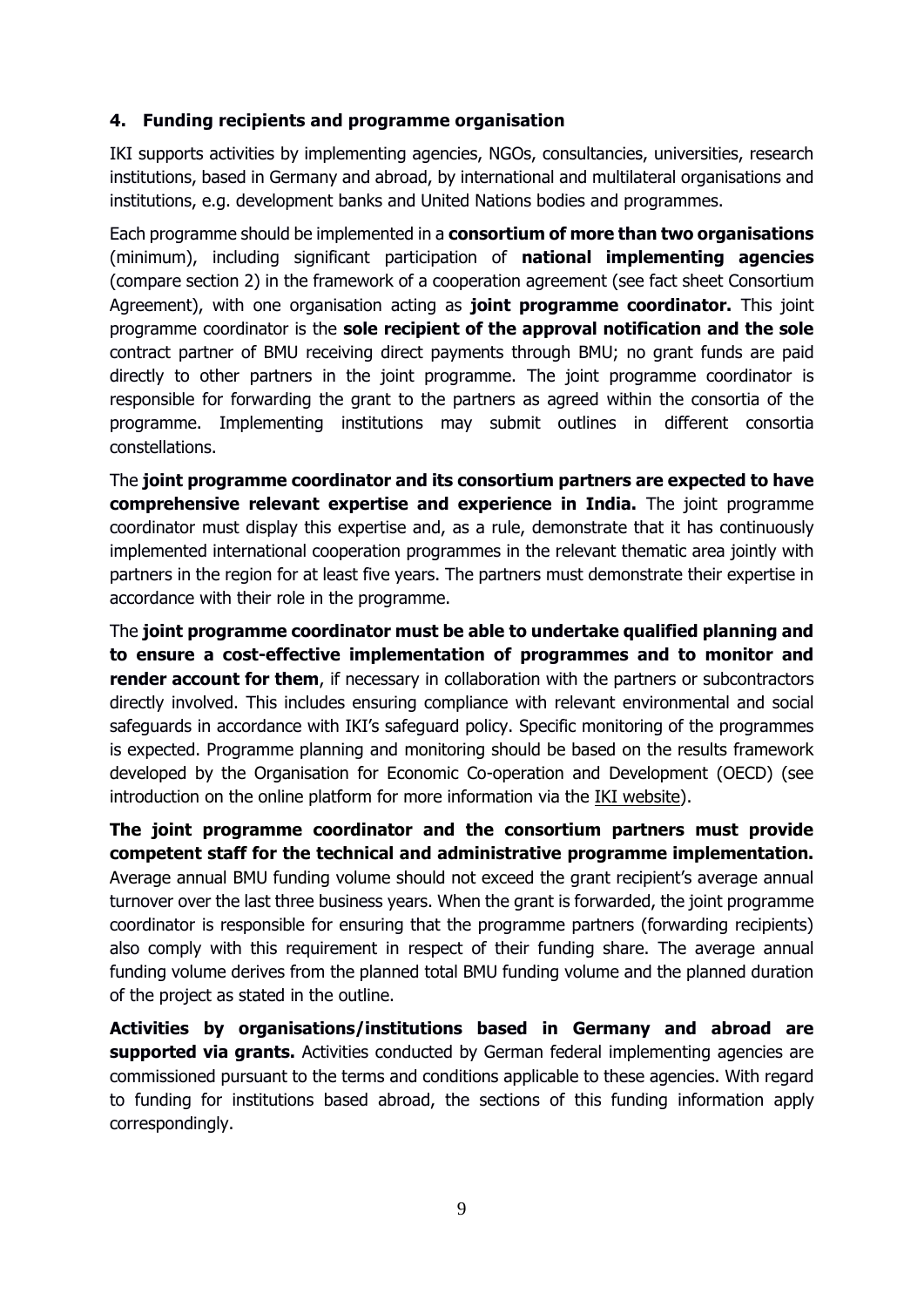## <span id="page-10-0"></span>**5. Selection procedure**

BMU has commissioned the IKI Secretariat run by the Zukunft-Umwelt-Gesellschaft (ZUG) gGmbH to manage the funding programme:

> IKI Secretariat Zukunft – Umwelt – Gesellschaft (ZUG) gGmbH Köthener Straße 4 D-10963 Berlin E-Mail: [iki-secretariat@z-u-g.org](mailto:iki-secretariat@z-u-g.org)

The selection process has two stages:

**1. Outline stage**: In the first stage, a programme outline is submitted (in English language) via online platform on the IKI website. No further templates or documents have to be submitted. At the end of the assessment of programme outlines by BMU and the Indian government, the most suitable programme outline will be pre-selected to enter the second stage.

The following deadline applies: Programme Outlines for this country specific selection procedure must be submitted online by November 4<sup>th</sup> 2019 midnight (Central European Time, CET). The online platform will not be accessible after this deadline, and outlines that are not submitted by the designated means cannot be considered for the selection procedure.

All outlines that have been submitted through the online platform by the deadline will be assessed. All applicants will be informed about the result of the evaluation in writing.

**2. Formal programme proposal stage**: Once preselected, the joint programme coordinator will receive a written invitation to submit a formal request for funding for an appraisal mission (start of second stage). Joint programme coordinators then have up to six months to complete the appraisal mission and on that basis have to submit a thoroughly prepared programme proposal. BMU/IKI will then decide on this application in a final review. The relevant terms and application templates to be taken into consideration – including the requirements concerning monitoring and safeguards – will be provided after the first stage. In accordance with IKI procedures, the programme can receive funding at the earliest in 2021.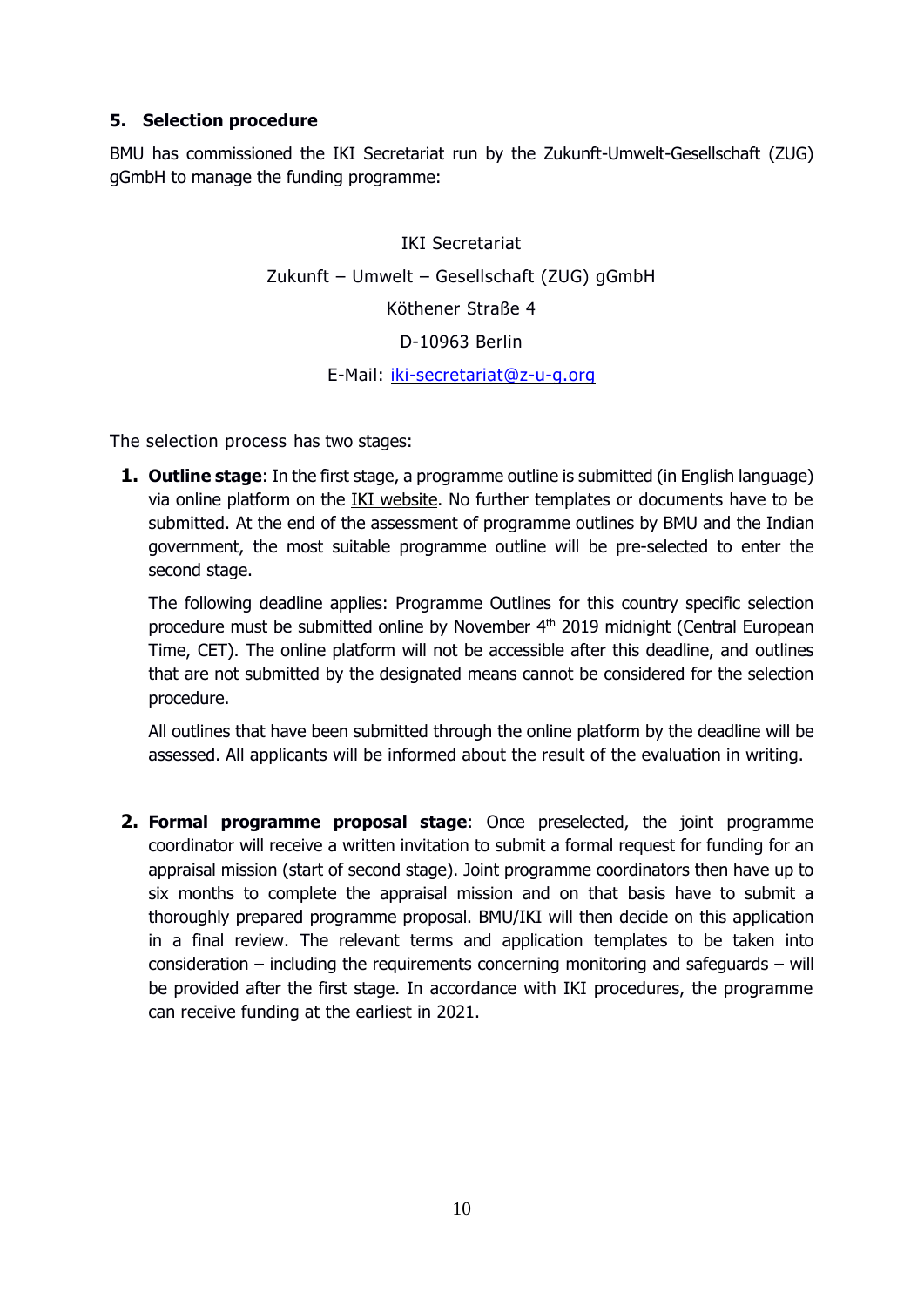#### <span id="page-11-0"></span>**Annex 1: Requirements for support**

Formal confirmation of the support of the Indian government for the programme will be obtained by BMU. Programmes must be implemented in cooperation with national, local or regional political partners. Partners are to be named in the programme outline.

Support by IKI can be provided only if implementation of the programme is impossible without public funding.

The programme or parts of it cannot have already started, and it is expected to be completed within seven years.

In order to fully exploit synergies and to prevent duplication of funding, relations to other instruments or areas of support, to ongoing or earlier funding measures of the Federal German Government, the German federal states or the European Union or to any international measures (bilateral/multilateral) must be disclosed and their relevance for the proposed programme explained. The closer the proposed programme is in its goals, target groups, activities and concrete outcomes to a concluded/ongoing project, the more precisely the demarcation from or linkage with such a project needs to be presented. Intended or previously approved support from third parties for the proposed programme must be stated, specifying the support donor(s) and the specific amount(s) of funding. Proof of such intended or approved support must be provided in the second stage of the selection procedure at the latest.

<span id="page-11-1"></span>In order to ensure the addition of greenhouse gas reduction and of the German contribution to international climate finance, no emissions certificates or other emissions credits generated by IKI programmes may be traded either during or after the programme term. For this reason, funding resulting from the sale of such emissions permits or credits may not be accounted for in the overall financing of IKI-supported programmes. However, this does not apply to emissions credits within the non-compliance market, insofar as they comply with the relevant IKI guidelines and are demonstrably being used to ensure the sustainable funding of climate protection activities in the fields of agriculture, forestry or land use.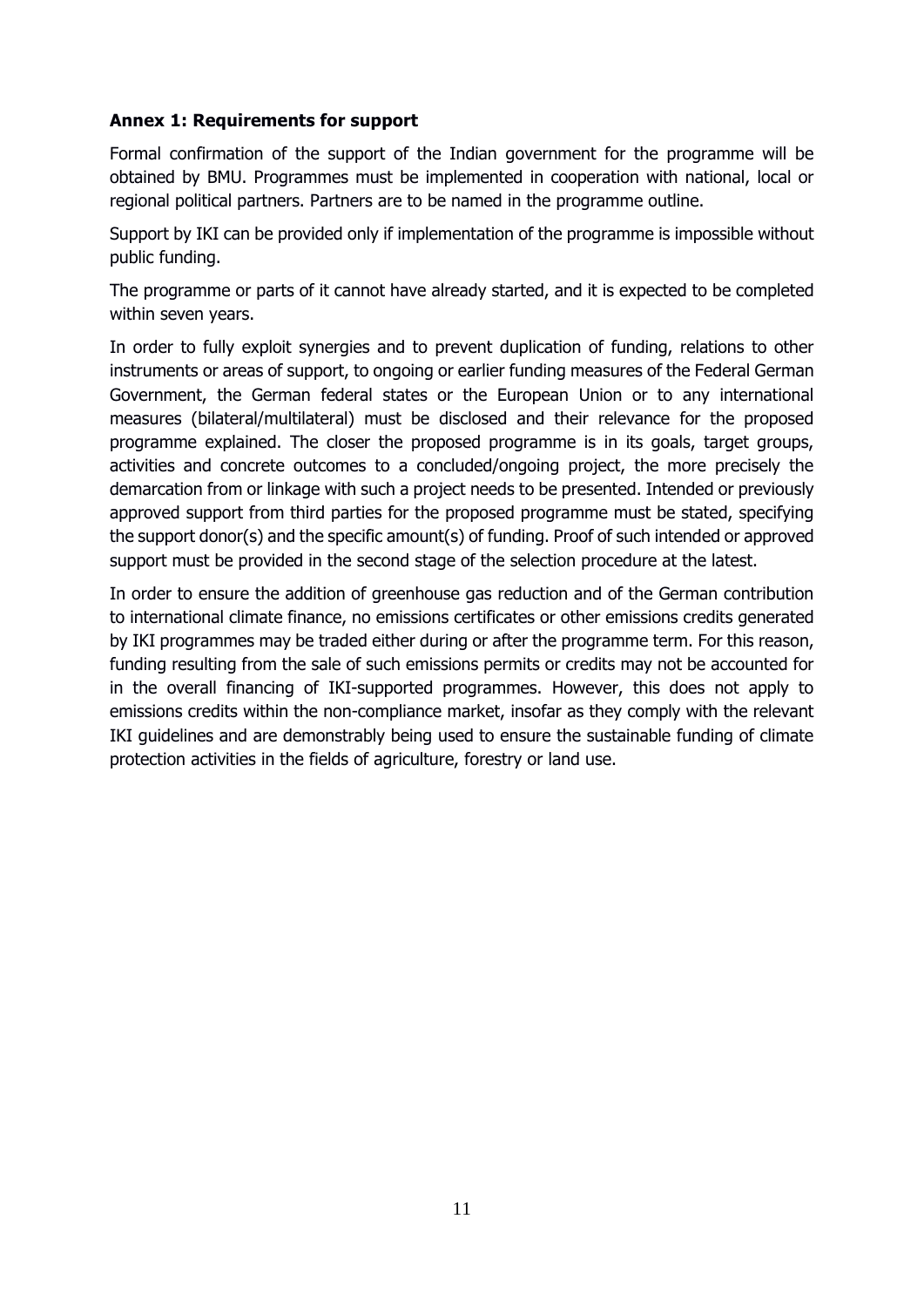### **Annex 2: Type, extent and amount of the funding**

Support can be granted for all expenditures necessary and in line with the principles of sound financial management to achieve the programme goal, insofar as it is not possible to achieve this goal without this support. There is no provision for grants on a cost-basis.

It is generally a condition for approval of a grant that the applicant makes an appropriate contribution, that there is appropriate input from the partners, and that additional funding is mobilised to meet the eligible expenditure.

A preliminary intended allocation of the budget has to be presented including a description on the allocation to outputs and to the specific project partners.

Efficiency of expenditures as well as economic use of the funds must be demonstrated.

The support granted must promote sustainable development in the partner countries. It is not intended to give the grant recipient an economic advantage.

The funded programmes must meet the criteria for recognition as Official Development Assistance (ODA).

BMU advocates climate-neutral business travel. Measures include in particular reducing business travel. Where it cannot be avoided, expenditure for offsetting greenhouse gas emissions resulting from traveling within the IKI programme is eligible for funding.